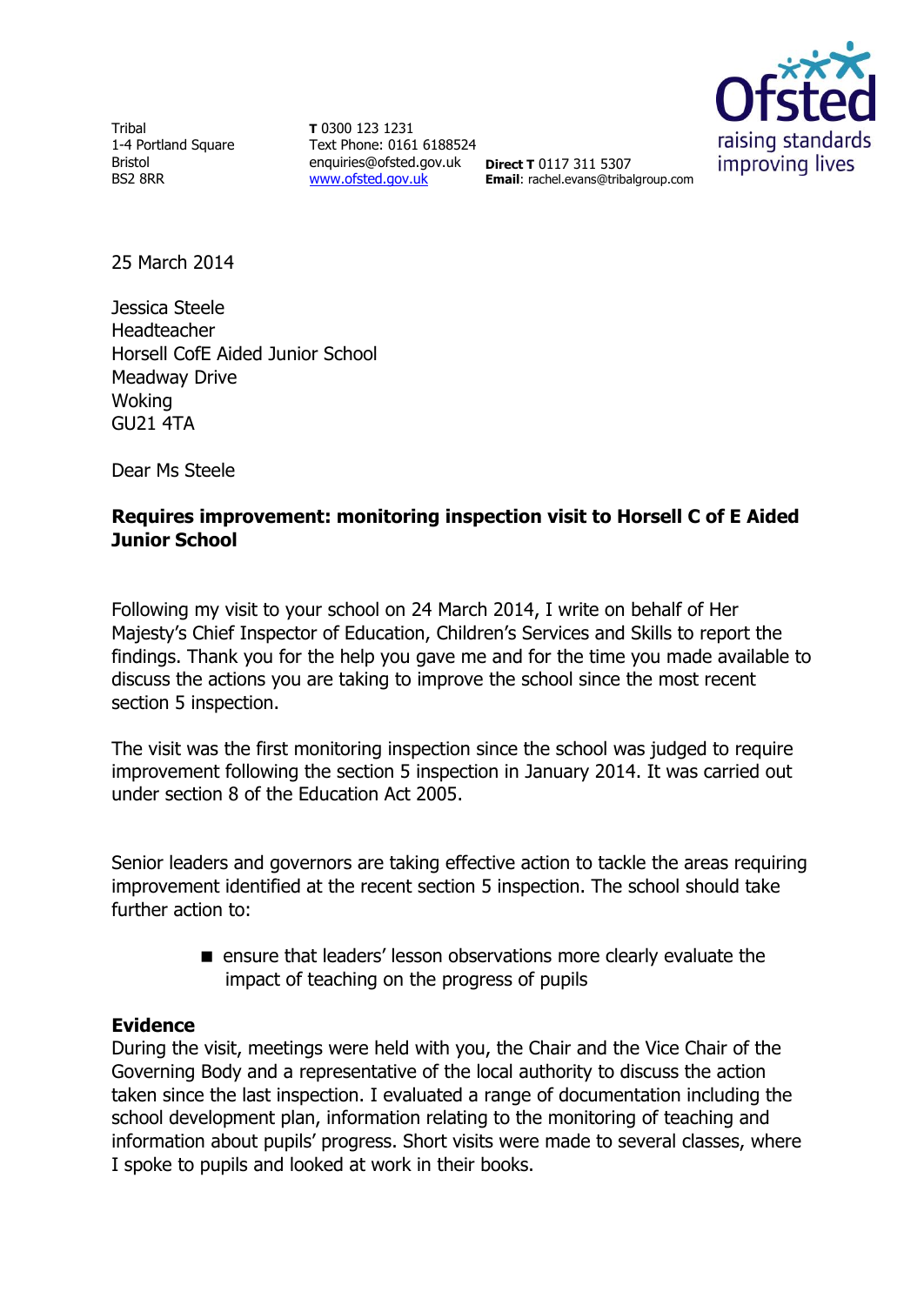

## **Main findings**

Significant changes have been made to teachers' planning. Lesson plans focus on what the pupils will learn in each lesson and there is clear guidance for pupils to tell them what success will look like. Teachers in each year group continue to cover the same topics in each class, but individual teachers are planning in greater detail for the specific needs of their pupils. As a result activities are more closely matched to meet these needs. You are making careful checks of this planning and providing useful feedback and support to teachers to improve their practice.

You have established clear expectations for the feedback pupils receive. Work in pupils' books show they are frequently given detailed and specific guidance on how to improve their work. Pupils are responding frequently to these comments from their teachers by making sure they address any issues in future pieces of work. Pupils are able to talk articulately about what they are good at and what their next steps need to be. When pupils' work is incomplete, poorly presented or of poor quality they are asked to re-do it. This is raising expectations of what pupils can achieve.

You are using a variety of information including visits to lessons, talking to pupils and work in books to accurately judge the quality of teaching. However, the written outcomes of lesson observations do not include enough detail about the impact of teaching on pupils' progress.

Subject and year leaders have had valuable support to build their skills and confidence. As a result these leaders are becoming more skilled at identifying the strengths and areas for development in the parts of the school they lead and manage. A consistent approach to checking pupils' progress across subjects and year groups is not yet fully established.

A programme of useful workshops is planned for parents so that they are better able to understand the work of the school. The first of these workshops focused on the teaching of grammar and was well supported by a considerable number of parents.

A review of the governing body is set to take place early in the summer term. Changes to how the sub-committees operate are giving the governors a better overview of the work of the school. The governors have initiated a series of visits to the school to help them get a better understanding of the changes being made.

Ofsted may carry out further visits and, where necessary, provide further support and challenge to the school until its next section 5 inspection.